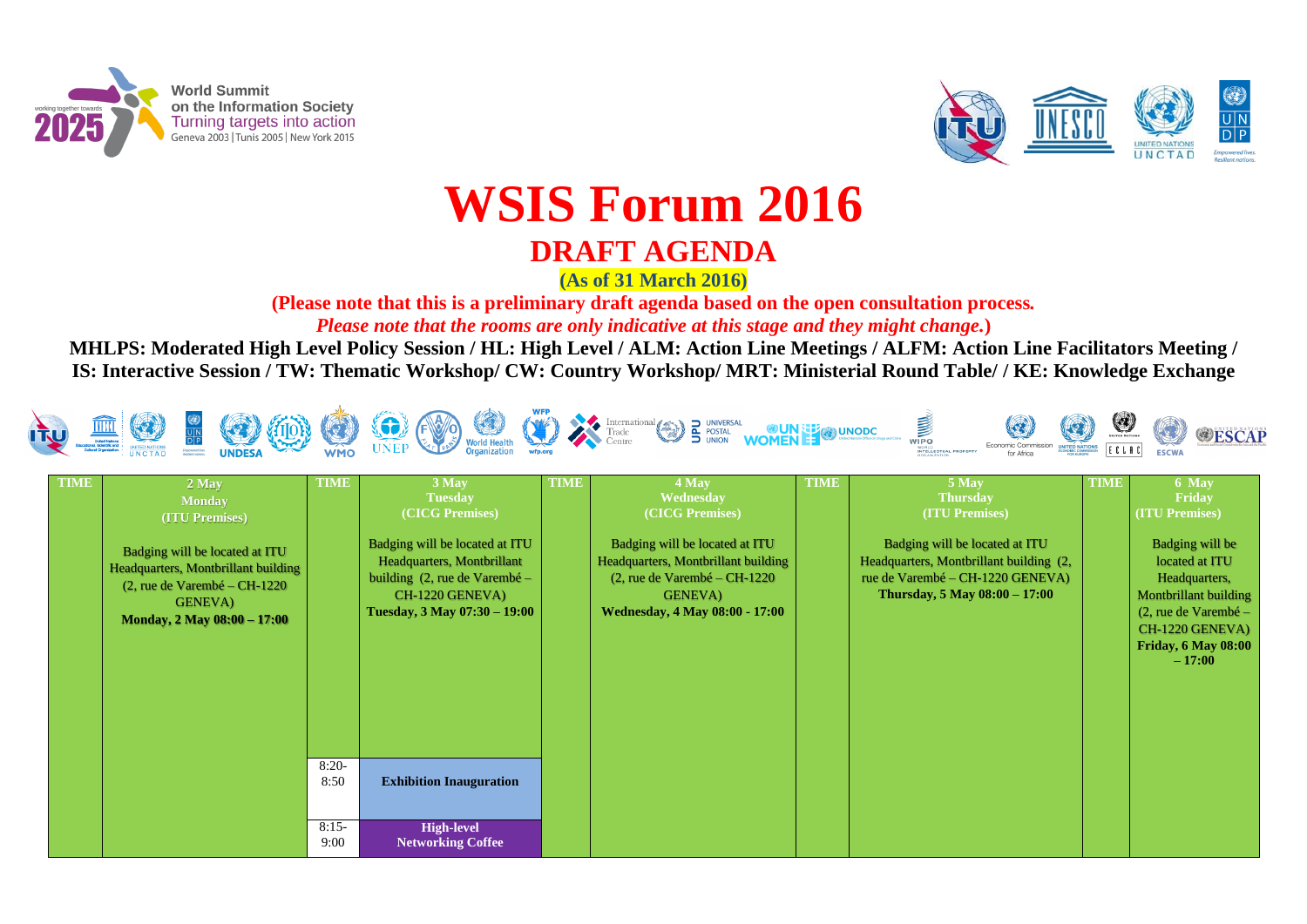| 09:00                    | TW                                              | 09:00 |                                 | 09:00    |                       |                       | 09:00                    | TW                                         |
|--------------------------|-------------------------------------------------|-------|---------------------------------|----------|-----------------------|-----------------------|--------------------------|--------------------------------------------|
| $\overline{\phantom{a}}$ | $WSIS+10$ and Beyond: where do we               |       | <b>Official Opening Segment</b> | $-12:00$ | <b>Moderated HL</b>   | <b>Moderated HL</b>   | $\overline{\phantom{a}}$ | Virtual Reality for                        |
| 10:45                    | stand in Africa? What are the main              | 13:00 |                                 |          | <b>Policy Session</b> | <b>Policy Session</b> | 10:45                    | Development and                            |
|                          | challenges and proposals to tackle              |       |                                 |          |                       |                       |                          | <b>Service Delivery</b>                    |
|                          | them?                                           |       | <b>Opening Ceremony</b>         |          | (E/F/R/S/C/A)         | (E/F/R/S/C/A)         |                          |                                            |
|                          | (African Civil Society on the                   |       | <b>Opening Session</b>          |          | <b>Captioning</b>     | Captioning            |                          | (ateo)<br>Room C1                          |
|                          | <b>Information Society)</b>                     |       |                                 |          | <b>CICG</b>           | <b>CICG</b>           |                          |                                            |
|                          | Room C1                                         |       | High-Level Strategic Dialogue   |          | Room 1                | Room 2                |                          |                                            |
|                          | TW                                              |       | on WSIS Action Lines and        |          |                       |                       |                          | TW                                         |
|                          | <b>Emerging Trends on Child Online</b>          |       | <b>SDGs</b>                     |          |                       |                       |                          | Establish an inclusive,                    |
|                          | Protection                                      |       | <b>WSIS Prize Ceremony</b>      |          |                       |                       |                          | shared and open<br>information             |
|                          | (ITU / Special Rapporteur on the                |       |                                 |          |                       |                       |                          | environment                                |
|                          | sale of children, child prostitution            |       | <b>Group Photograph</b>         |          |                       |                       |                          |                                            |
|                          | and child pornography)                          |       |                                 |          |                       |                       |                          | (Internet Society of                       |
|                          | Room C <sub>2</sub>                             |       |                                 |          |                       |                       |                          | China)                                     |
|                          | TW<br><b>ICTs</b> for the Enablement of Persons |       |                                 |          |                       |                       |                          | Room Popov 2                               |
|                          | with Disabilities (PWD)                         |       | (E/F/R/S/C/A)                   |          |                       |                       |                          |                                            |
|                          |                                                 |       | Captioning                      |          |                       |                       |                          |                                            |
|                          | (Datamation Foundation)                         |       |                                 |          |                       |                       |                          |                                            |
|                          | Room Popov 2                                    |       | <b>CICG Room 1</b>              |          |                       |                       |                          |                                            |
|                          |                                                 |       |                                 |          |                       |                       |                          |                                            |
|                          | TW                                              |       |                                 |          |                       |                       |                          | TW                                         |
|                          | The Opportunity of the Digital Age              |       |                                 |          |                       |                       |                          | Innovation                                 |
|                          | to Achieve Bottom-Up Democracy                  |       |                                 |          |                       |                       |                          |                                            |
|                          | (APIG)                                          |       |                                 |          |                       |                       |                          | (ITU)<br>Room A                            |
|                          | Room L                                          |       |                                 |          |                       |                       |                          |                                            |
|                          |                                                 |       |                                 |          |                       |                       |                          | (UNESCO)                                   |
|                          |                                                 |       |                                 |          |                       |                       |                          | Room K <sub>2</sub>                        |
|                          |                                                 |       |                                 |          |                       |                       |                          | TW                                         |
|                          |                                                 |       |                                 |          |                       |                       |                          | The contribution IFIP<br>IP3 makes to WSIS |
|                          |                                                 |       |                                 |          |                       |                       |                          | SDGs, with an                              |
|                          |                                                 |       |                                 |          |                       |                       |                          | emphasis on providing                      |
|                          |                                                 |       |                                 |          |                       |                       |                          | trustworthy ICT                            |
|                          |                                                 |       |                                 |          |                       |                       |                          | infrastructure and                         |
|                          |                                                 |       |                                 |          |                       |                       |                          | services                                   |
|                          |                                                 |       |                                 |          |                       |                       |                          | (IFIP IP3)                                 |
|                          |                                                 |       |                                 |          |                       |                       |                          | Room L                                     |
|                          | TW                                              |       |                                 |          |                       |                       |                          |                                            |
|                          | Harnessing ICTs for Greater Access              |       |                                 |          |                       |                       |                          |                                            |
|                          | to Education for Women and Girls                |       |                                 |          |                       |                       |                          |                                            |
|                          | (Graduate Women International)                  |       |                                 |          |                       |                       |                          |                                            |
|                          | Room Popov 1                                    |       |                                 |          |                       |                       |                          |                                            |
|                          |                                                 |       |                                 |          |                       |                       |                          |                                            |

| <b>Hackathon</b><br>(ICT<br>Discovery, 2nd<br>floor<br>Montbrilliant<br>Building) | $9:00-$<br>10:45 | <b>UNGIS Working</b><br>level Meeting<br>(UNGIS Members<br>Only)                      |
|-----------------------------------------------------------------------------------|------------------|---------------------------------------------------------------------------------------|
|                                                                                   |                  | TW<br>ICT language issues<br>for education,<br>innovation, culture<br>and development |
|                                                                                   |                  | (Semantis)                                                                            |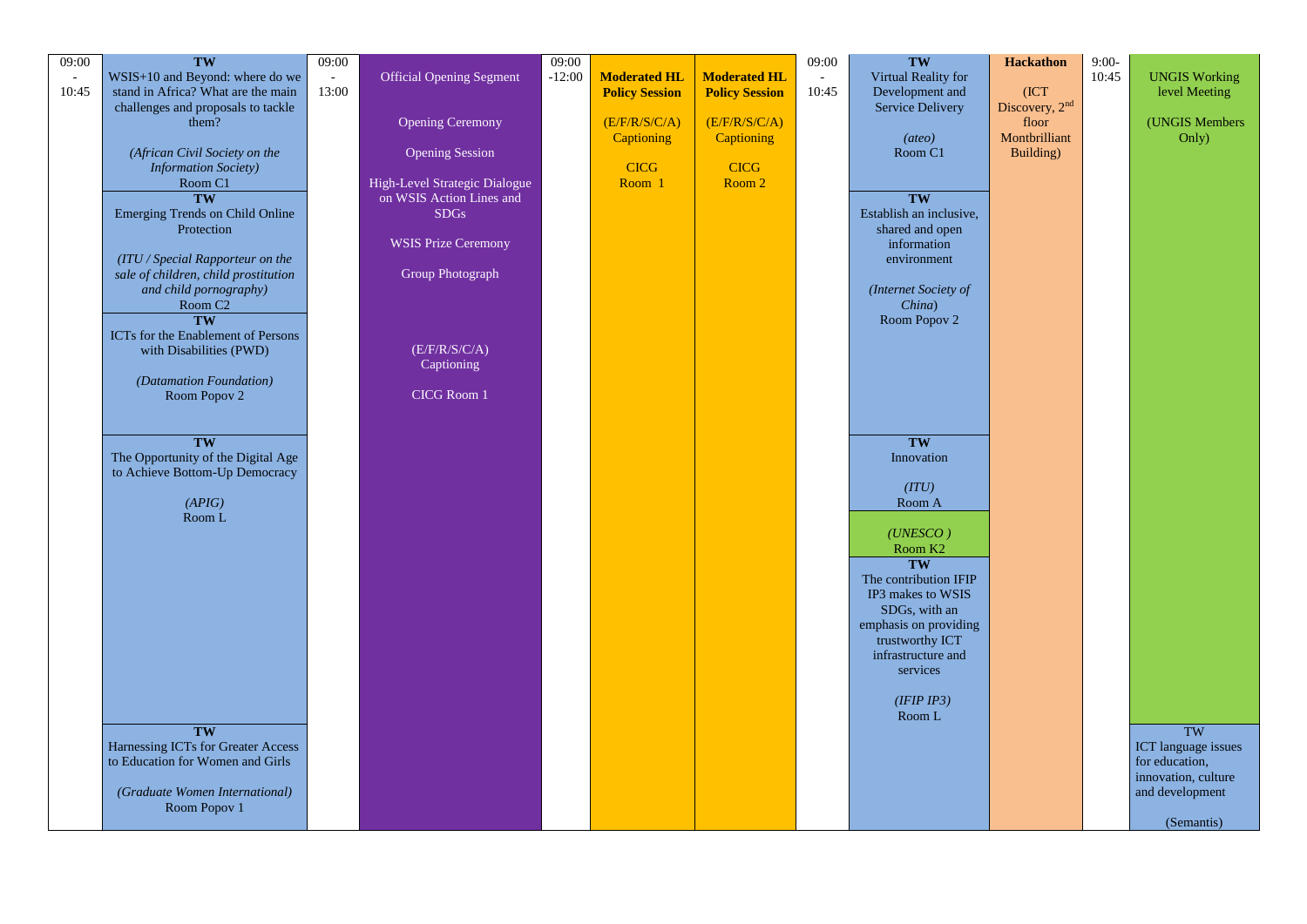| TW                                                           |  |  |  |                             |
|--------------------------------------------------------------|--|--|--|-----------------------------|
| Global Internet Policy Observatory                           |  |  |  |                             |
| Tool                                                         |  |  |  |                             |
|                                                              |  |  |  |                             |
|                                                              |  |  |  |                             |
| $(GIPO)$                                                     |  |  |  |                             |
| $\mbox{\sf Room\ A}$                                         |  |  |  |                             |
| TW                                                           |  |  |  |                             |
| Triple Win of Information Security                           |  |  |  |                             |
| <b>Education and Solidarity Initiative:</b>                  |  |  |  |                             |
|                                                              |  |  |  |                             |
| "What is ISES, why it is paramount,<br>and how to implement" |  |  |  |                             |
|                                                              |  |  |  |                             |
|                                                              |  |  |  | TW                          |
| (ISES)                                                       |  |  |  | Creative Internet-based     |
| Room $K$                                                     |  |  |  | Solutions to Social and     |
|                                                              |  |  |  | Economic Development        |
|                                                              |  |  |  |                             |
|                                                              |  |  |  |                             |
|                                                              |  |  |  | (APNIC)                     |
|                                                              |  |  |  | Room C <sub>2</sub>         |
|                                                              |  |  |  |                             |
|                                                              |  |  |  |                             |
|                                                              |  |  |  |                             |
|                                                              |  |  |  |                             |
|                                                              |  |  |  |                             |
|                                                              |  |  |  |                             |
|                                                              |  |  |  |                             |
|                                                              |  |  |  |                             |
|                                                              |  |  |  |                             |
|                                                              |  |  |  |                             |
|                                                              |  |  |  |                             |
|                                                              |  |  |  |                             |
|                                                              |  |  |  |                             |
|                                                              |  |  |  |                             |
|                                                              |  |  |  |                             |
|                                                              |  |  |  |                             |
|                                                              |  |  |  |                             |
|                                                              |  |  |  |                             |
|                                                              |  |  |  |                             |
|                                                              |  |  |  |                             |
|                                                              |  |  |  | <b>IFM</b>                  |
|                                                              |  |  |  | <b>Action Line C6</b>       |
|                                                              |  |  |  |                             |
|                                                              |  |  |  | <b>Enabling Environment</b> |
|                                                              |  |  |  | Affordable Access for       |
|                                                              |  |  |  | Sustainable                 |
|                                                              |  |  |  | Development                 |
|                                                              |  |  |  |                             |
|                                                              |  |  |  | (ITU)                       |
|                                                              |  |  |  |                             |
|                                                              |  |  |  | Room Popov 1                |
|                                                              |  |  |  |                             |
|                                                              |  |  |  |                             |
|                                                              |  |  |  |                             |
|                                                              |  |  |  |                             |
|                                                              |  |  |  |                             |
|                                                              |  |  |  |                             |
|                                                              |  |  |  |                             |
|                                                              |  |  |  |                             |
|                                                              |  |  |  |                             |
|                                                              |  |  |  |                             |

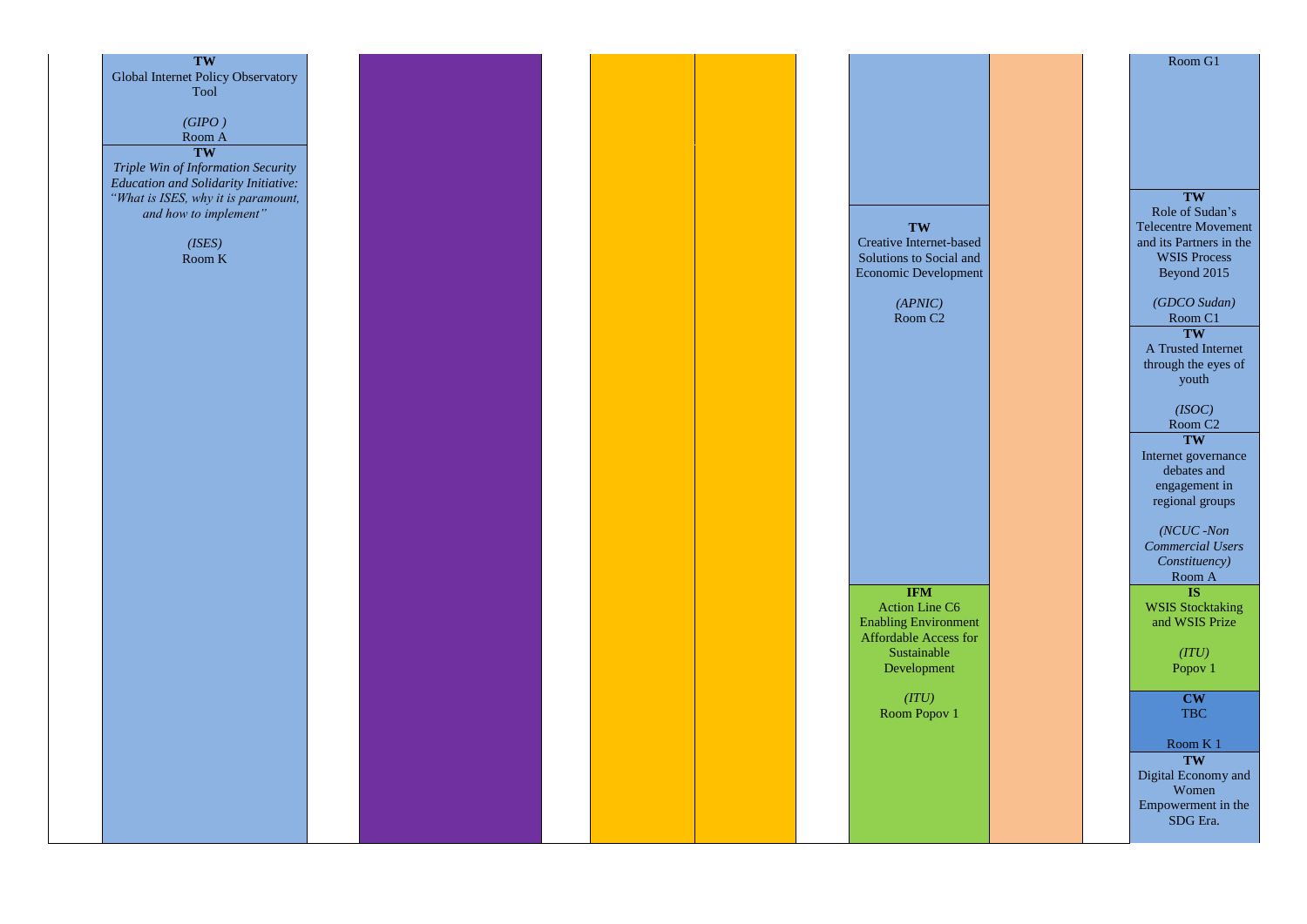|                   | (UNDP Egypt / ICT<br>Trust Fund)<br>Room Popov 2<br><b>TW</b><br><b>E-Science Ecosystem</b><br>and Collaborative<br><b>Knowledge Societies</b><br>(IUST Research<br>Center for ICT<br>Strategic and<br><b>International Studies)</b><br>Room L           |
|-------------------|----------------------------------------------------------------------------------------------------------------------------------------------------------------------------------------------------------------------------------------------------------|
| $10:45-$<br>11:00 | <b>Break</b>                                                                                                                                                                                                                                             |
| $11:00-$<br>12:45 | TW<br>(UPU)<br>Room L<br><b>TW</b><br><b>Disaster Risk</b><br>Reduction<br>(ITU/WMO)<br>Room C1<br>TW<br>The Role of ICT<br>measuring in<br>Reaching to<br>Sustainable<br>Development<br>(Iran Progress in the<br><b>Information Society)</b><br>Room K1 |
|                   |                                                                                                                                                                                                                                                          |
|                   | <b>IFM</b><br>(UNESCO)<br>Room K <sub>2</sub>                                                                                                                                                                                                            |

|                    |                                                                                                                                           |  |  |                    | <b>CW</b><br>(Iran)<br>Room K1                                                                            |                       |
|--------------------|-------------------------------------------------------------------------------------------------------------------------------------------|--|--|--------------------|-----------------------------------------------------------------------------------------------------------|-----------------------|
| $10:45 -$<br>11:00 | <b>Break</b>                                                                                                                              |  |  | $10:45-$<br>11:00  | <b>Break</b>                                                                                              | $\frac{10:45}{11:00}$ |
| $11:00-$<br>13:00  | TW<br>Engaging Digital Actors, fostering<br>effective digital policy and<br>monitoring digital governance<br>(Diplo Foundation)<br>Room L |  |  | $11:00 -$<br>13:00 | CW<br><b>UAE Country</b><br>Workshop<br><b>Platinum Sponsor</b><br>WSIS Forum 2016<br><b>Room Popov 2</b> | $\frac{11:00}{12:4}$  |
|                    | TW<br>Global Kids Online<br>(UNICEF)<br>Room C <sub>2</sub>                                                                               |  |  |                    |                                                                                                           |                       |
|                    | TW<br>Women Engineers: Towards a Code of Conduct in ICTs                                                                                  |  |  |                    | <b>CW</b><br>$(Japan)$<br>Room C1                                                                         |                       |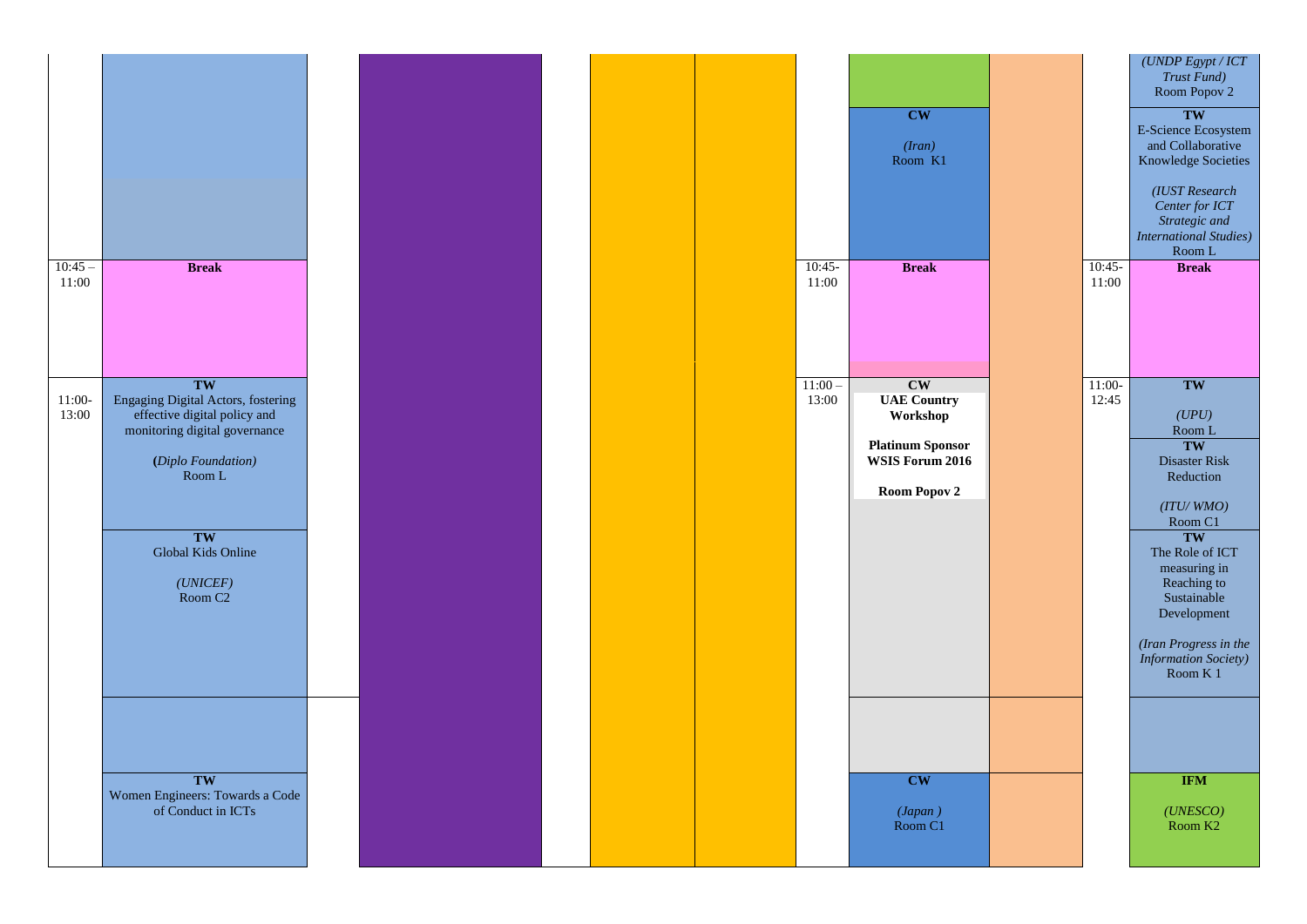*(SwissEngineering, Ingénieurs du Monde and International Network of Women Engineers & Scientists)* Room Popov 1

**TW** Software Licensing: Navigating a Sea of Option

> *(WIPO)* Room A

**CW** Consumer policy of the President of the Office of Electronic **Communications** 

**IFM** Action Line C5 National Cybersecurity Strategies for Sustainable Development

> (ITU) Room Popov 1

## **TW**

Protection of children from ICT related violence, exploitation and abuse is everyone's business

*(UNICEF and ITU)* Room A

*(Poland )* Room C1

**TW** Innovation

*(ITU)* Room A

**IFM** Action Line E - business Leveraging ICT to support the SDG on Trade Growth for Least Developed Countries

> *(ITC, UPU, UNCTAD)* Room K

**TW** Capacity Building, a Gateway for Development

> *(ARCTEL)* Room K1

**TW**

Spam: understanding and mitigating the challenges faced by emerging Internet economies

*(ITU and ISOC )* Room C2 **TW** Gender Consultations

> (ITU) Room E

**TW** Making ICT Accessibility a Reality: Policies and Standards on the Public Procurement of Accessible ICTs

> *(ITU)*  Room Popov 2



**TW**

How to develop appropriate strategies for linkages between ICT and sustainable development goal *(African Civil Society on the Information Society)*

Room L



### **IS**

UN Regional Commission Meeting Round Table ITU Verembe Room G1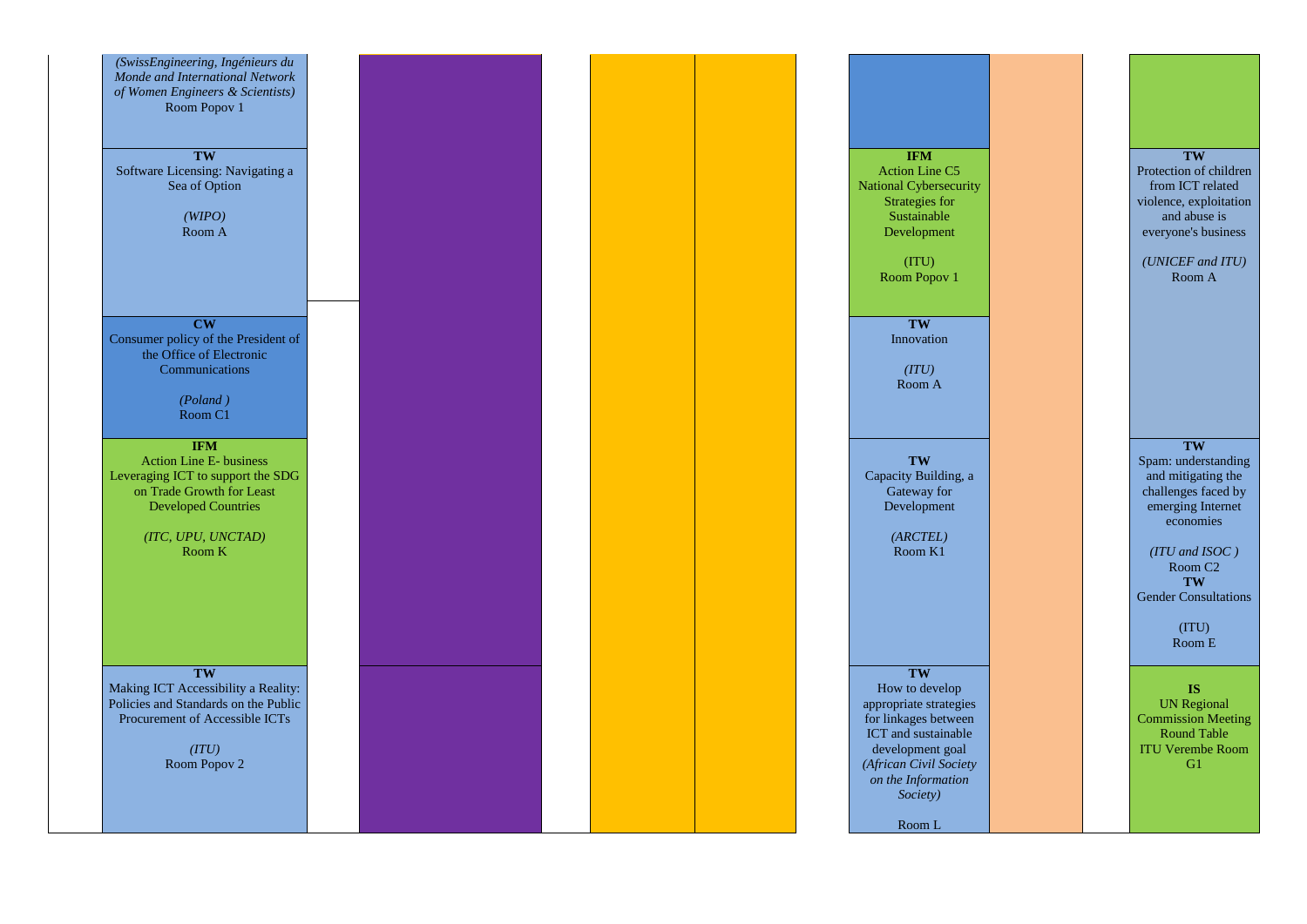| $13:00 -$<br>14:30 | <b>Lunch Break</b><br><b>ITU Cafeteria</b><br>with special offer for WSIS Forum<br>participants | $13:00 -$<br>14:30 | <b>Lunch Break</b><br>CICG and ITU Cafeteria<br>special offer for WSIS Forum<br>participants<br><b>High-Level Lunch (Sponsored)</b><br>by XXXX<br>- on invitation only) | 12:15<br>14:30                             | <b>Lunch Break</b><br>CICG and ITU Cafeteria<br>special offer for WSIS Forum<br>participants<br><b>High-Level Lunch</b><br>(Sponsored by XXXX<br>- on invitation only)                                                                                                                    | $13:00-$<br>15:00 | (UNESCO)<br>Room C <sub>2</sub><br><b>Lunch Break</b><br><b>ITU Cafeteria</b><br>with special offer for<br><b>WSIS Forum</b><br>participants |                                                                                                                                                                                                                                                | $12:45-$<br>14:00 | <b>Lunch Break</b><br><b>ITU Cafeteria</b><br>with special offer for<br><b>WSIS Forum</b><br>participants |
|--------------------|-------------------------------------------------------------------------------------------------|--------------------|-------------------------------------------------------------------------------------------------------------------------------------------------------------------------|--------------------------------------------|-------------------------------------------------------------------------------------------------------------------------------------------------------------------------------------------------------------------------------------------------------------------------------------------|-------------------|----------------------------------------------------------------------------------------------------------------------------------------------|------------------------------------------------------------------------------------------------------------------------------------------------------------------------------------------------------------------------------------------------|-------------------|-----------------------------------------------------------------------------------------------------------|
|                    |                                                                                                 |                    |                                                                                                                                                                         |                                            | <b>Knowledge Café:</b><br><b>Implementing Best Practices and</b><br><b>Addressing Challenges</b><br>(ICT Discovery, $2nd$ floor<br>Montbrilliant Building, ITU<br>Premises)<br>Light lunch will be served.<br>Limited to 120 seats, First come<br>first served basis<br>$(12:15 - 14:30)$ |                   |                                                                                                                                              | <b>Hakathon</b><br><b>WSIS and</b><br><b>SDGs</b><br>[ICT]<br>Discovery, 2nd<br>floor<br>Montbrilliant<br>Building)<br>Light lunch<br>will be served.<br>Limited to 120<br>seats, First<br>come first<br>served basis<br>$(12:30 - )$<br>15:00 |                   |                                                                                                           |
| $13:15-$<br>14:00  | <b>Publication Releases and</b><br><b>Briefings</b>                                             | $13:15-$<br>14:00  | <b>Publication Release:</b><br>Coding bootcamps: a strategy<br>for youth employment in<br>developing countries<br>(TTU)<br>Room 1, CICG                                 | 13:30<br>$\overline{\phantom{a}}$<br>15:00 | <b>High-Level Dialogue</b><br>(E/F)<br><b>CICG</b><br>Room 2<br><b>Ministerial Round Table</b><br>(Ministers only)<br>(E/F/R/S/C/A)                                                                                                                                                       | $13:15-$<br>14:00 | <b>Publication Releases</b><br>and Briefings                                                                                                 |                                                                                                                                                                                                                                                |                   |                                                                                                           |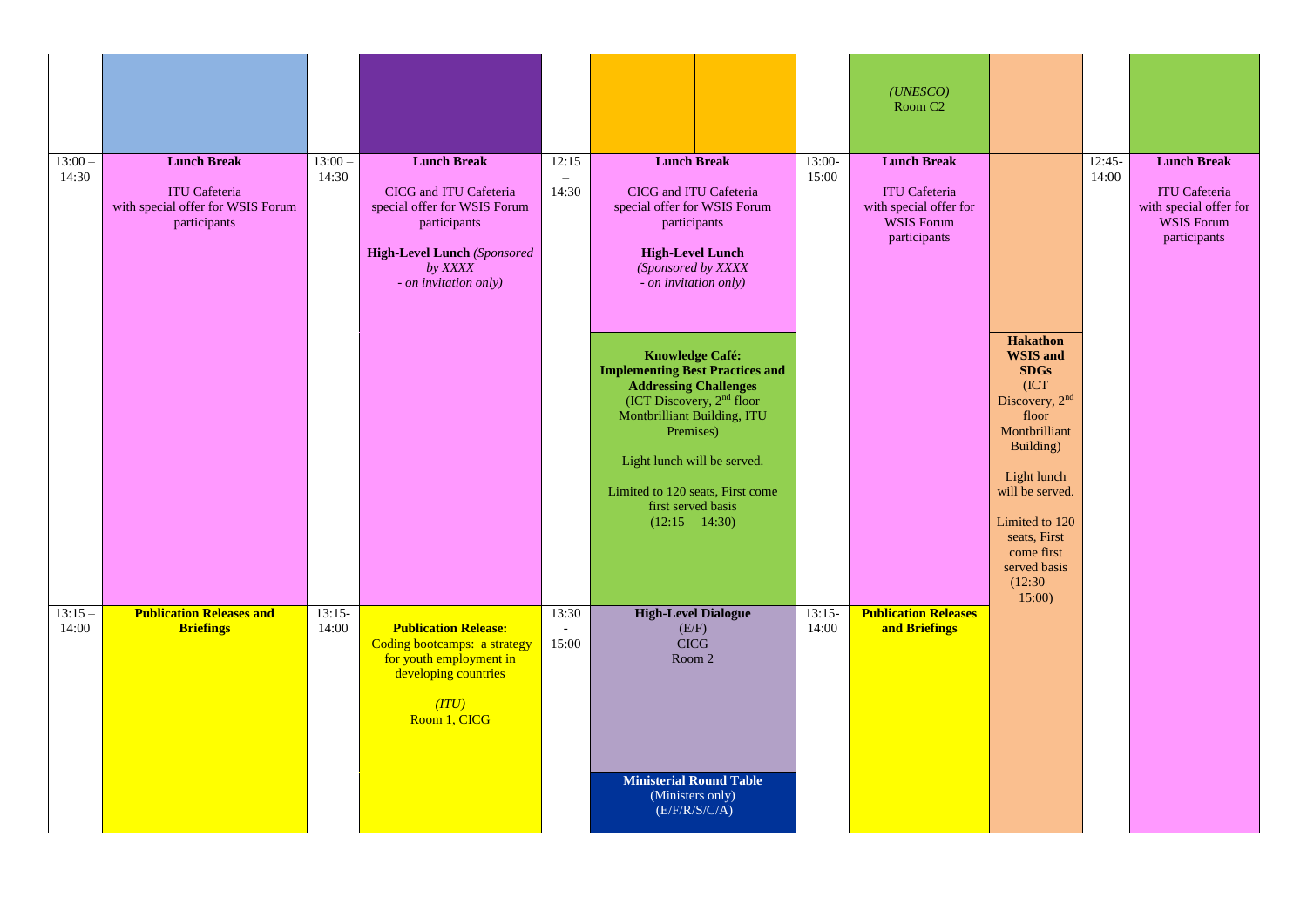|                                   |                                                                                                                                                                                                                                                                                                                                                                                                                                                                                                                                                                                                                                                                                                                               |                                  | <b>Press Conference</b><br>Room 18                                                                                             | (Media only)<br>$(14:00 - 15:00)$                                                                                                |                                  | 14:00-16:30                                                                                           |                                                                        |                                  |                                                                                                                                                                                                                                                                                                                                                                                                                  |                                |                                                                                                                               |
|-----------------------------------|-------------------------------------------------------------------------------------------------------------------------------------------------------------------------------------------------------------------------------------------------------------------------------------------------------------------------------------------------------------------------------------------------------------------------------------------------------------------------------------------------------------------------------------------------------------------------------------------------------------------------------------------------------------------------------------------------------------------------------|----------------------------------|--------------------------------------------------------------------------------------------------------------------------------|----------------------------------------------------------------------------------------------------------------------------------|----------------------------------|-------------------------------------------------------------------------------------------------------|------------------------------------------------------------------------|----------------------------------|------------------------------------------------------------------------------------------------------------------------------------------------------------------------------------------------------------------------------------------------------------------------------------------------------------------------------------------------------------------------------------------------------------------|--------------------------------|-------------------------------------------------------------------------------------------------------------------------------|
|                                   |                                                                                                                                                                                                                                                                                                                                                                                                                                                                                                                                                                                                                                                                                                                               |                                  |                                                                                                                                |                                                                                                                                  |                                  |                                                                                                       |                                                                        |                                  |                                                                                                                                                                                                                                                                                                                                                                                                                  |                                |                                                                                                                               |
| <b>TIME</b><br>$14:30 -$<br>16:15 | 2 May<br>TW<br>Laying the foundation for<br><b>Sustainable Development Goals:</b><br>Role of Smart Sustainable Cities<br>(UNECE and ITU)<br>Room A<br>TW<br>The gTLD Programme: Looking<br>Forward to a Future Application<br>Round<br>(ICANN)<br>Room C1<br>TW<br>Leave no one Behind<br>(Add International)<br>Room Popov 2<br>CW<br>Estonian e-Residency: Building a<br>borderless digital society and<br>unleashing the world's<br>entrepreneurial potential<br>(Estonia)<br>Room C <sub>2</sub><br>CW<br>SaferCities - Sharing the Israeli<br>Experience<br>(Israel)<br>Room T 101<br><b>TW</b><br>Gender Equality and e-Skills Gap:<br>Improving the Digital Competency<br>of Women for Advancement in the<br>Workforce | <b>TIME</b><br>$14:30-$<br>17:30 | 3 May<br><b>Moderated</b><br><b>HL Policy</b><br><b>Session</b><br>(E/F/R/S/C/A)<br><b>Captioning</b><br><b>CICG</b><br>Room 1 | <b>Moderated</b><br><b>HL Policy</b><br><b>Session</b><br>(E/F/R/S/C/A)<br><b>Captioning</b><br><b>CICG</b><br>Room <sub>2</sub> | <b>TIME</b><br>$15:00-$<br>16:30 | 4 May<br><b>High-level</b><br><b>Dialogue</b><br>(E/F/R/S/C/A)<br>Captioning<br><b>CICG</b><br>Room 1 | <b>High-Level</b><br><b>Dialogue</b><br>(E/F)<br><b>CICG</b><br>Room 2 | <b>TIME</b><br>$15:00-$<br>16:30 | 5 May<br><b>IFM</b><br><b>Action Line C2</b><br>Evolving affordable<br>broadband<br>Infrastructure for<br>bringing ICT to all<br>(TTU)<br>Room Popov 1<br>TW<br>How the Internet<br>Enables Sustainable<br>Development:<br>Incorporating Data-<br>Driven Policies to<br>Measure Impact<br>(ISOC)<br>Room C1<br>TW<br><b>UAE Platinum</b><br><b>Partner</b><br>Room Popov 2<br>TW<br>Innovation<br>(TU)<br>Room A | <b>TIME</b><br>14:00-<br>16:00 | 6 May<br><b>WSIS Action Line</b><br><b>Facilitators Meeting</b><br>Captioning<br>(E/F/ Passive A)<br>Room Popov, ITU<br>Tower |
|                                   | (ChunriChoupaal)<br>Room Popov 1                                                                                                                                                                                                                                                                                                                                                                                                                                                                                                                                                                                                                                                                                              |                                  |                                                                                                                                |                                                                                                                                  |                                  |                                                                                                       |                                                                        |                                  |                                                                                                                                                                                                                                                                                                                                                                                                                  |                                |                                                                                                                               |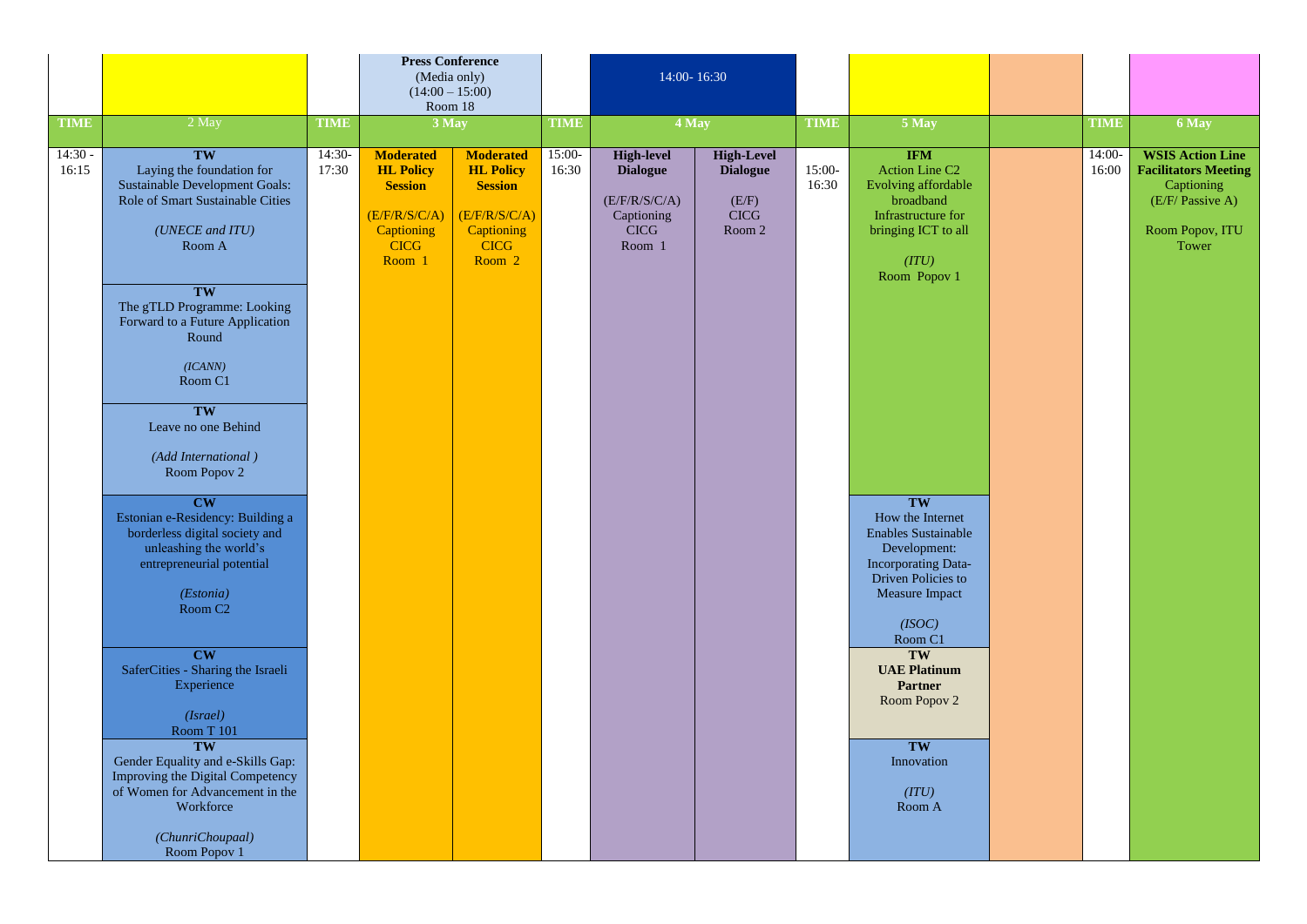| <b>IS</b><br>Partnership on Measuring ICT for<br>Development<br>ICT statistics in support of the 2030<br>Agenda<br>Room K<br>TW<br><b>Enhanced Cooperation and Internet</b><br>Governance: The Way Forward |  | 16:30-<br>18:00 | Room 1 | <b>High Level Policy Statements:</b><br><b>Concluding Session</b><br>(E/F/R/S/C/A)<br>Captioning<br><b>CICG</b> | TW<br>The development of the<br>information society in<br>the CIS countries<br>(JCS National<br>infocommunication<br>holding "Zerde")<br>Room C <sub>2</sub><br>TW<br>From Cybersecurity to<br>"Cyber" Safety and<br>Security<br>(EC MEDICI<br>Framework of<br>Cooperation)<br>Room L<br>TW<br>Acceleration of Girls<br><b>Education and Rights to</b><br><b>Ensure Sustainable</b><br>Gender Empowerment<br>through ICTs<br>(The eWORLDWIDE<br>Group)<br>Room K1<br>TW<br><b>Digital Financial</b><br>Services<br>(GIZ)<br>Room K <sub>2</sub> |
|------------------------------------------------------------------------------------------------------------------------------------------------------------------------------------------------------------|--|-----------------|--------|-----------------------------------------------------------------------------------------------------------------|-------------------------------------------------------------------------------------------------------------------------------------------------------------------------------------------------------------------------------------------------------------------------------------------------------------------------------------------------------------------------------------------------------------------------------------------------------------------------------------------------------------------------------------------------|

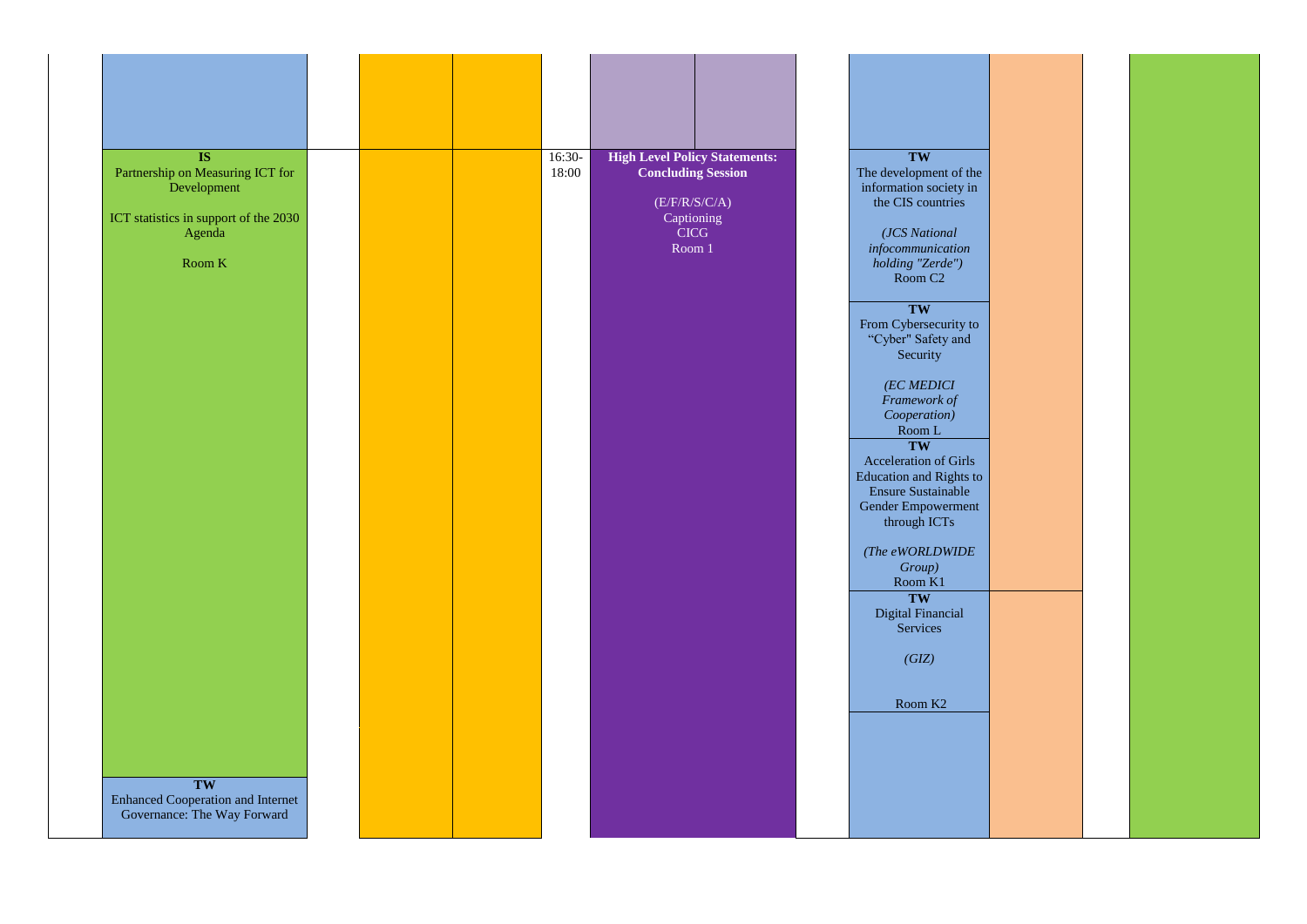| 16:00<br>$-17:00$ | <b>Closing Ceremony</b><br>Captioning<br>(E/F/ Passive A)<br>Room Popov, ITU<br>Tower |
|-------------------|---------------------------------------------------------------------------------------|
|                   |                                                                                       |
|                   |                                                                                       |
|                   |                                                                                       |

|                    | (Centre for Communication<br>Governance at National Law<br>University, Delhi                                    |  |  |                   |                                                                                                                                      |
|--------------------|-----------------------------------------------------------------------------------------------------------------|--|--|-------------------|--------------------------------------------------------------------------------------------------------------------------------------|
|                    | <b>Global Partners Digital and</b><br>University of Zurich)                                                     |  |  |                   |                                                                                                                                      |
|                    | $\mbox{Room\,L}$                                                                                                |  |  |                   |                                                                                                                                      |
| $16:15-$<br>16:30  | <b>Break</b>                                                                                                    |  |  | $16:30-$<br>16:45 | <b>Break</b>                                                                                                                         |
| $16:30 -$<br>18:15 | TW<br>IFIP progress toward Digital Equity<br>(WITFOR)                                                           |  |  | $16:45-$<br>18:15 | TW<br><b>CCWG</b> Accountability<br><b>WS</b>                                                                                        |
|                    | Room A                                                                                                          |  |  |                   | (ICANN)<br>Room Popov 2<br>TW<br>Internet Governance,<br>Security, Privacy and<br>the Ethical Dimension<br>of ICTs in 2030<br>(IEEE) |
|                    |                                                                                                                 |  |  |                   | Room C1<br>TW<br>(Basel Convention and<br>ITU)<br>Room C <sub>2</sub>                                                                |
|                    | TW<br>ICT4SDG: Digital Economy for<br>Development - Era of Digital for<br>Economic Development and<br>Inclusion |  |  |                   | TW<br>Innovation<br>(ITU)<br>Room A                                                                                                  |
|                    | (Evolving Consulting / ICT4MDG /<br>DotStories)<br>Room Popov 1                                                 |  |  |                   |                                                                                                                                      |
|                    | TW<br>Local Innovation Leading to System<br>Transformation                                                      |  |  |                   |                                                                                                                                      |
|                    | (World Summit Award)<br>Room K                                                                                  |  |  |                   |                                                                                                                                      |